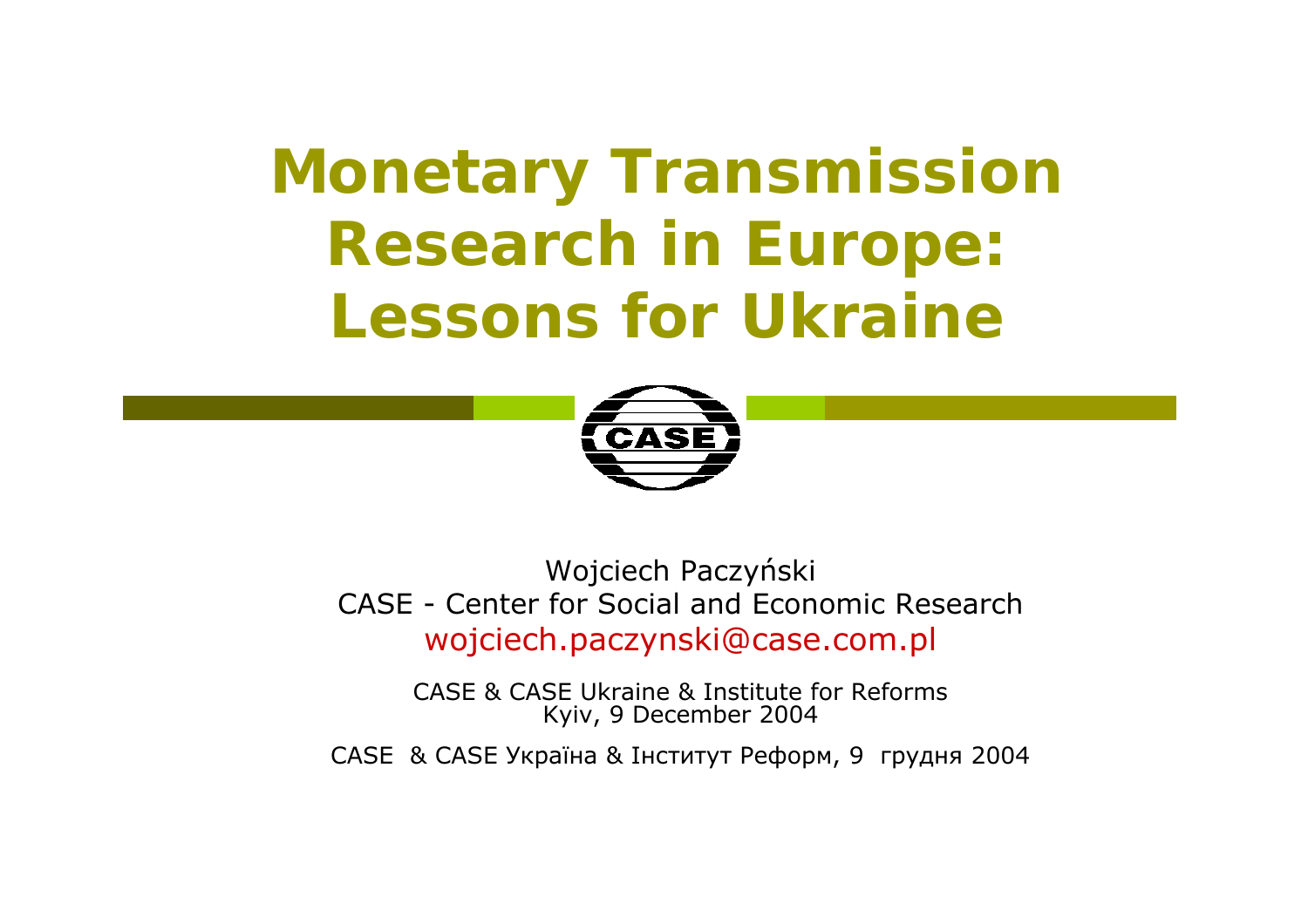# **Outline**

- **O** Steps & channels of monetary transmission
- **Institutional arrangements, monetary** policy regimes & transmission mechanism
- **Empirical approaches**
- **O** Selective review of empirical research on European economies
- **O** Ukrainian perspective what is needed and why?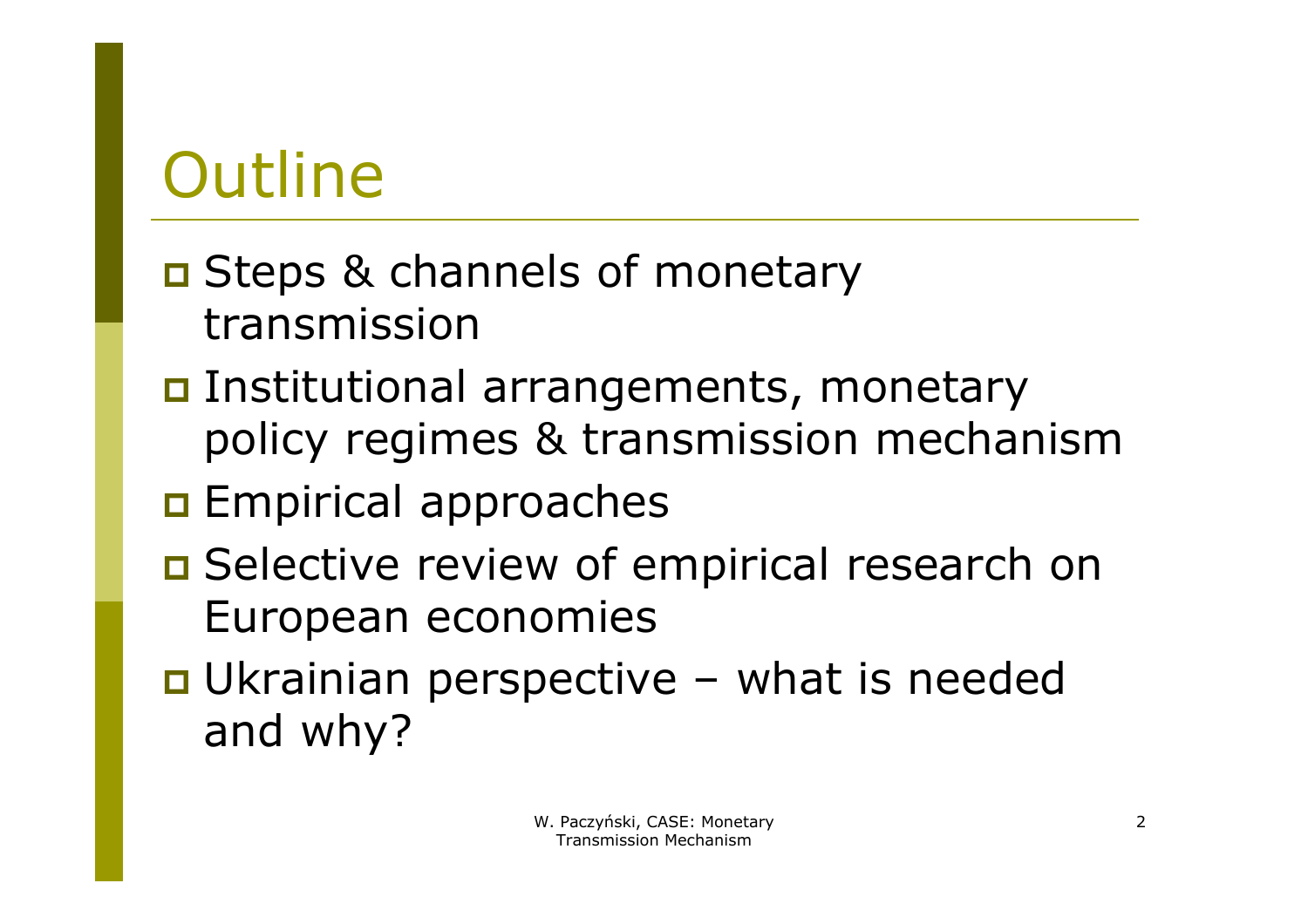# Monetary transmission: intro

- **Transmission mechanism of the monetary policy**: the whole process by which monetary authorities' policies affect macroeconomic variables such as economic activity, price developments, etc.
- **n** Transmission was a subject if intensive research effort in recent years
- **n** There is now an increasing understanding of broad issues, but no unique and undisputed view of all aspects involved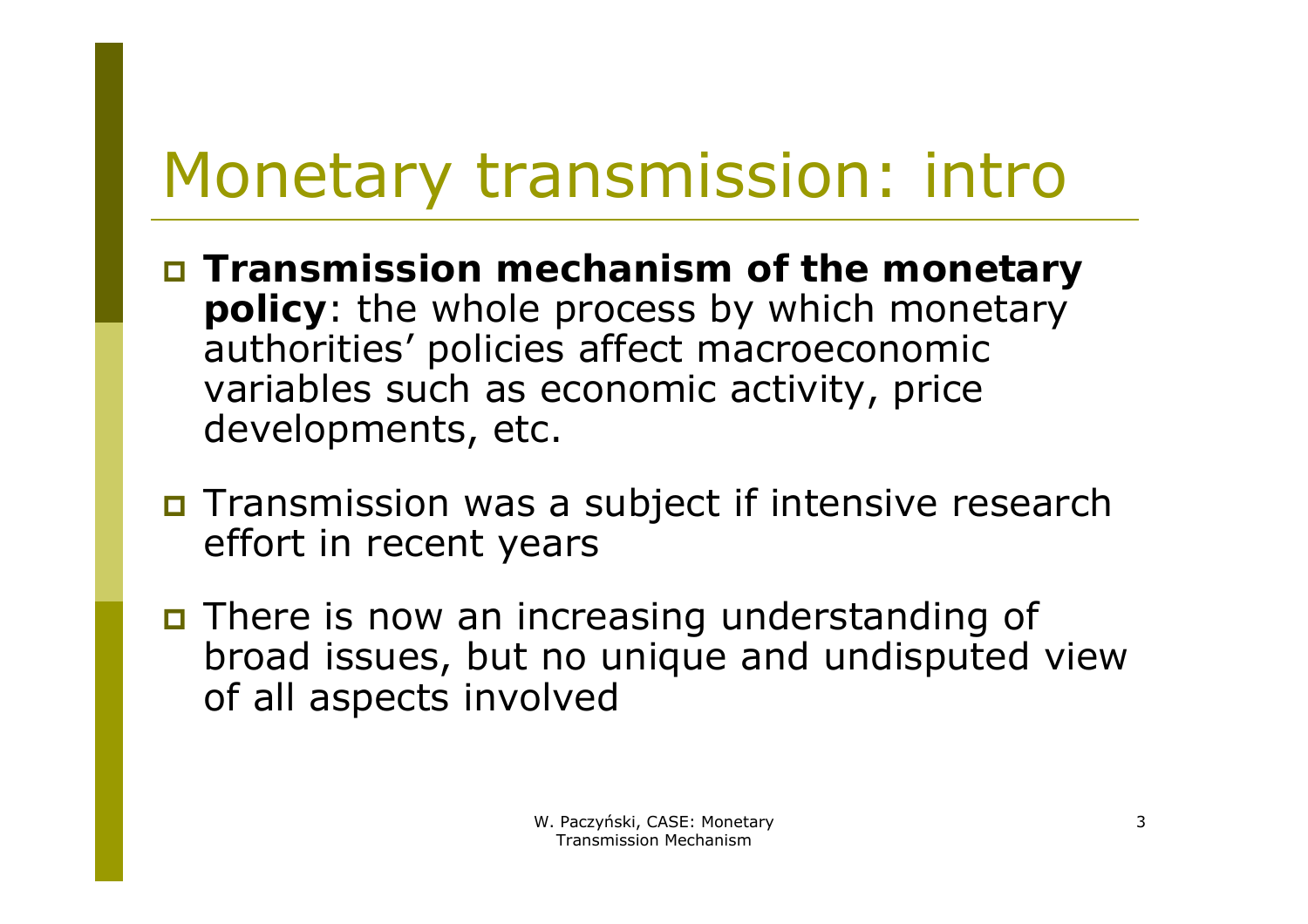#### Steps of monetary transmission

Note: All classifications are only to organise discussion; there are strong interlinkages

Two **steps** (exposition for a central bank using interest rates as an instrument):

1. from a change in official interest rates to financial and asset markets

2. from financial and asset markets to spending behaviour of firms and households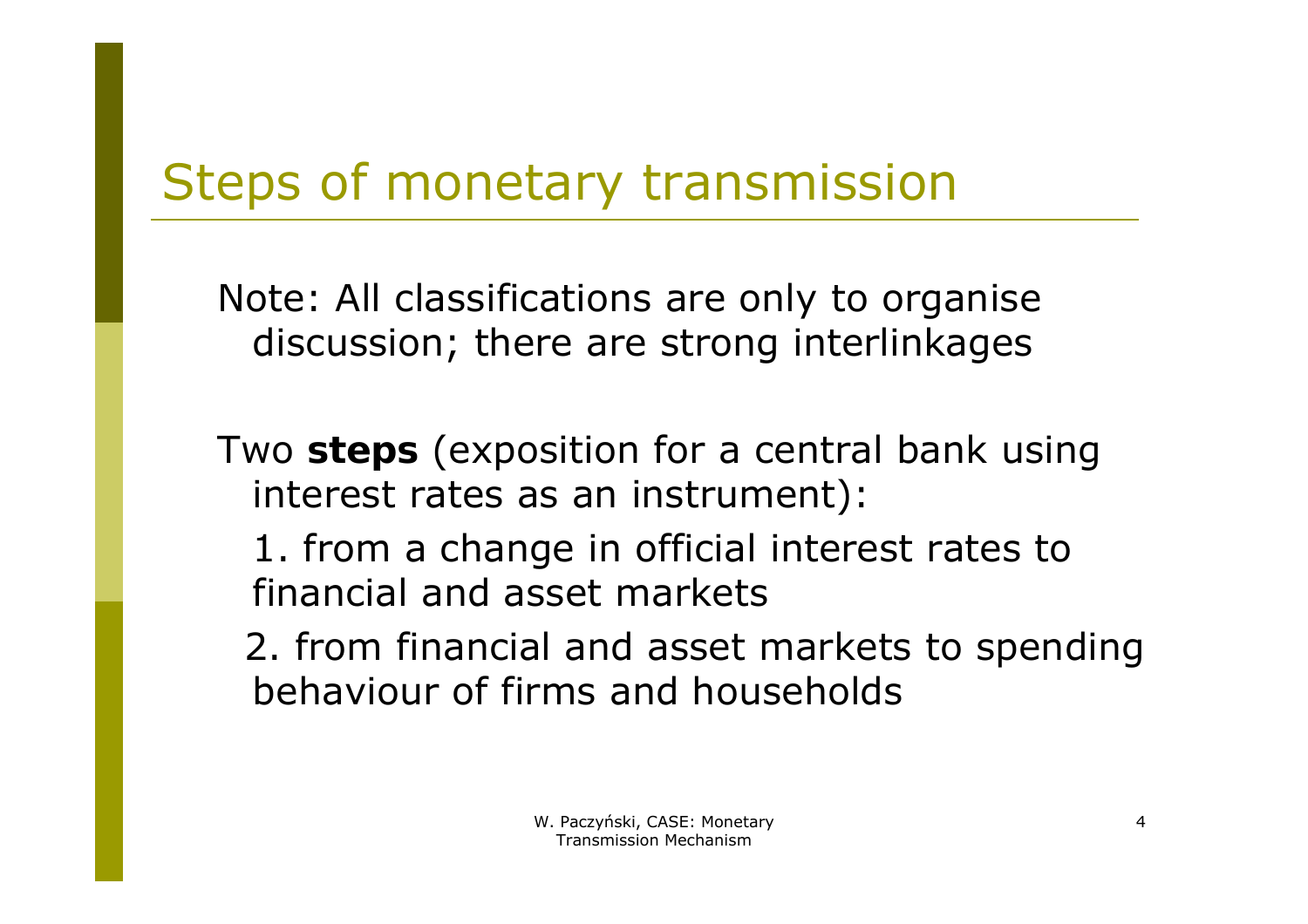### Channels of monetary transmission

- **Interest rate channel**: change in official rates  $\rightarrow$ short term market rates  $\rightarrow$  costs of borrowing and lending  $\rightarrow$  saving / investment / consumption decisions
- **□ Exchange rate channel**: change in official rates → nominal (and real) exchange rate  $\rightarrow$  1. prices; 2. relative demand (home vs. foreign goods); 3. wealth effects
- **Expectations channel:** monetary policy surprises change agents expectations about future (output & prices)  $\rightarrow$  saving / investment / consumption decisions
- **□ Credit channel**: banks' propensity to provide capital might change beyond the impact of the price of credit – e.g. after monetary tightening some banks might be forced to adjust quantity of credit and not only its price; similarly for firms (e.g. due to changing value of collateral)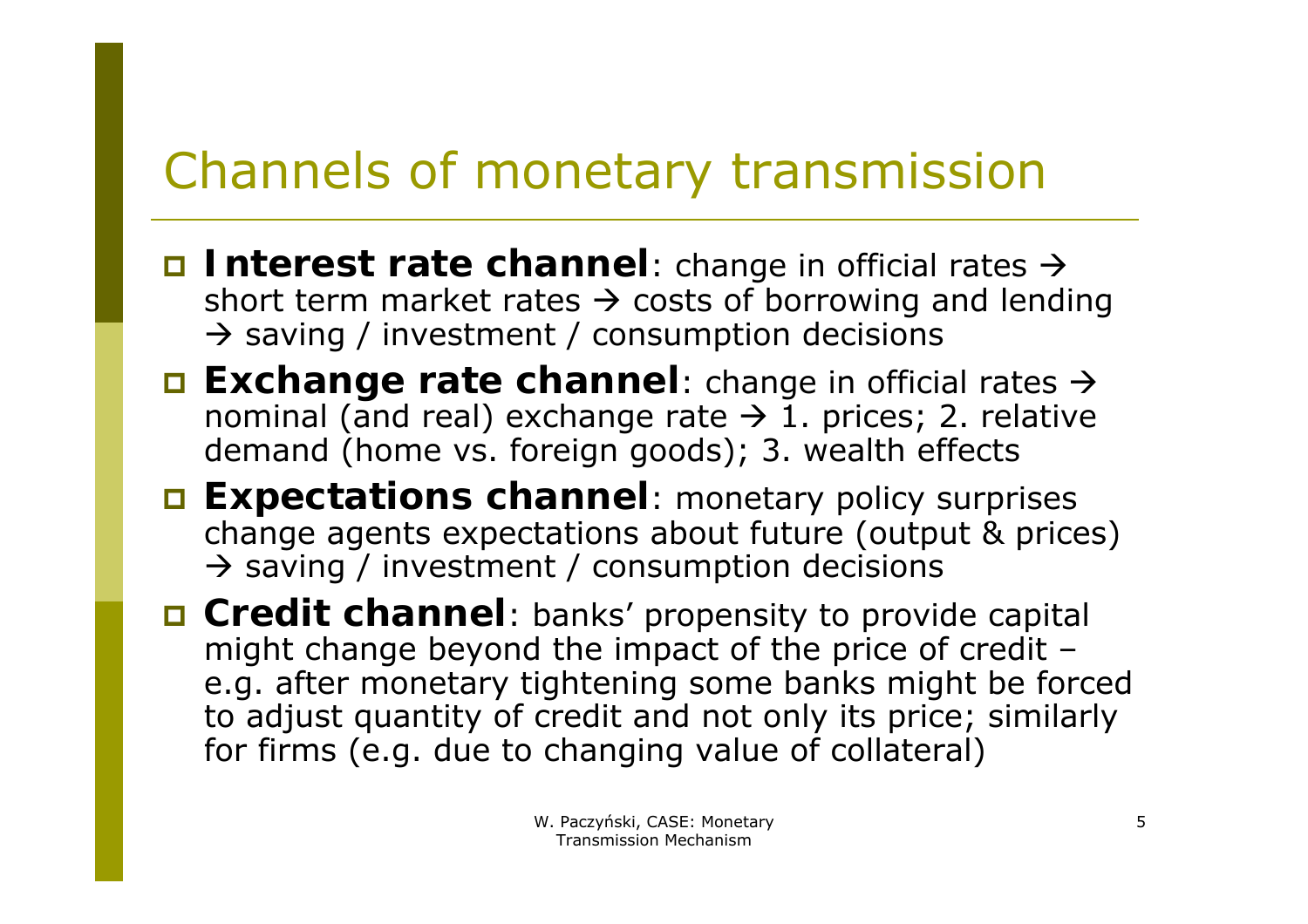#### Transmission of monetary policy – <sup>a</sup> simplified illustration



W. Paczyński, CASE: Monetary Transmission Mechanism

6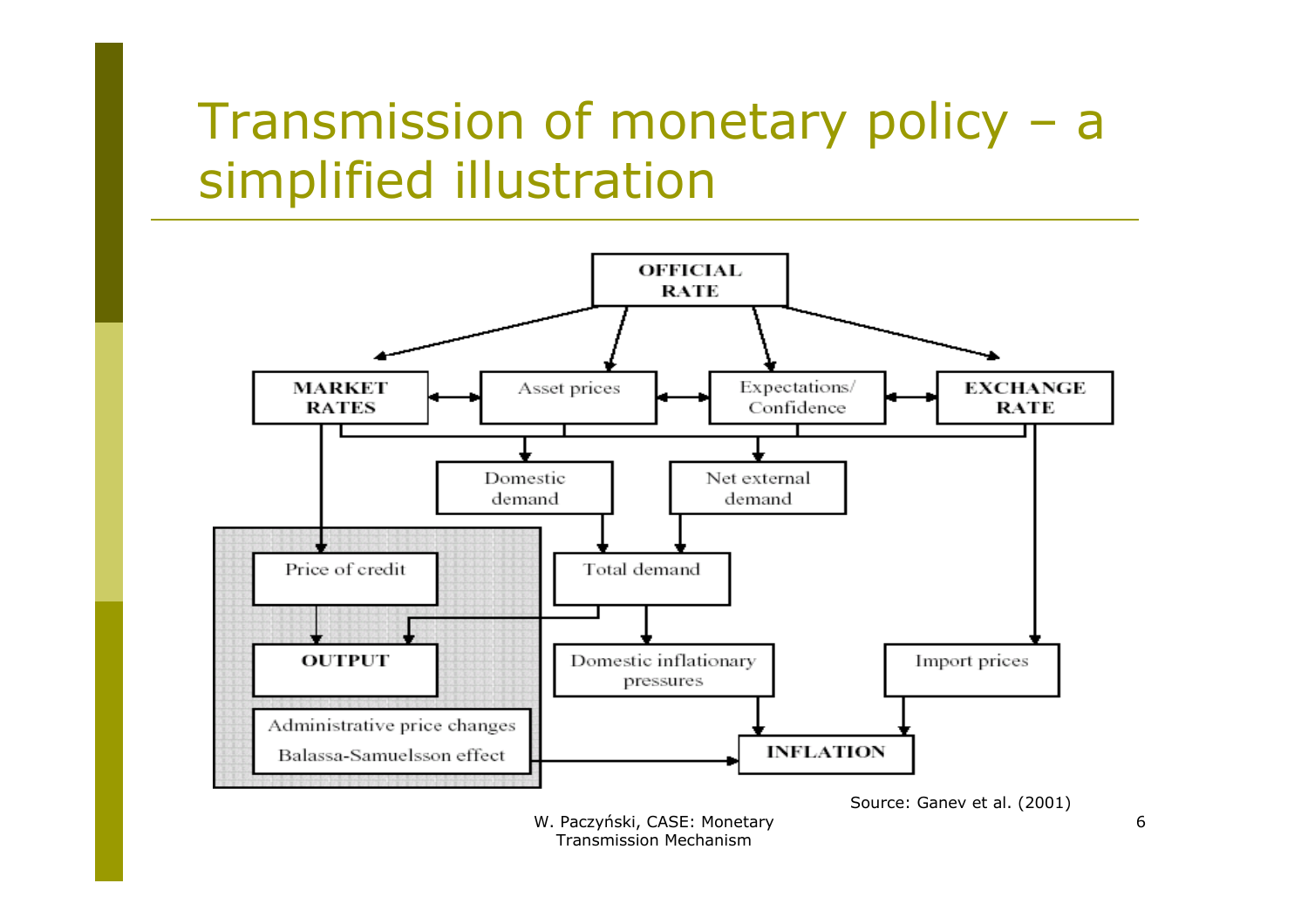## Institutions & the transmission mechanism

- $\Box$  Monetary regime matters with fixed exchange rates ability to run monetary policy is effectively given up; in any case external conditions matter a lot for open economies
- Banking system and money market matter e.g. Ehrmann et al. (2003) lists the following features that would reduce the sensitivity of bank lending to monetary policy changes:
	- **the role of state influences in determining credit flows,**
	- **the prevalence of relationship lending,**
	- $\blacksquare$  the size of deposit insurance guarantees,
	- **the extent of bank networks**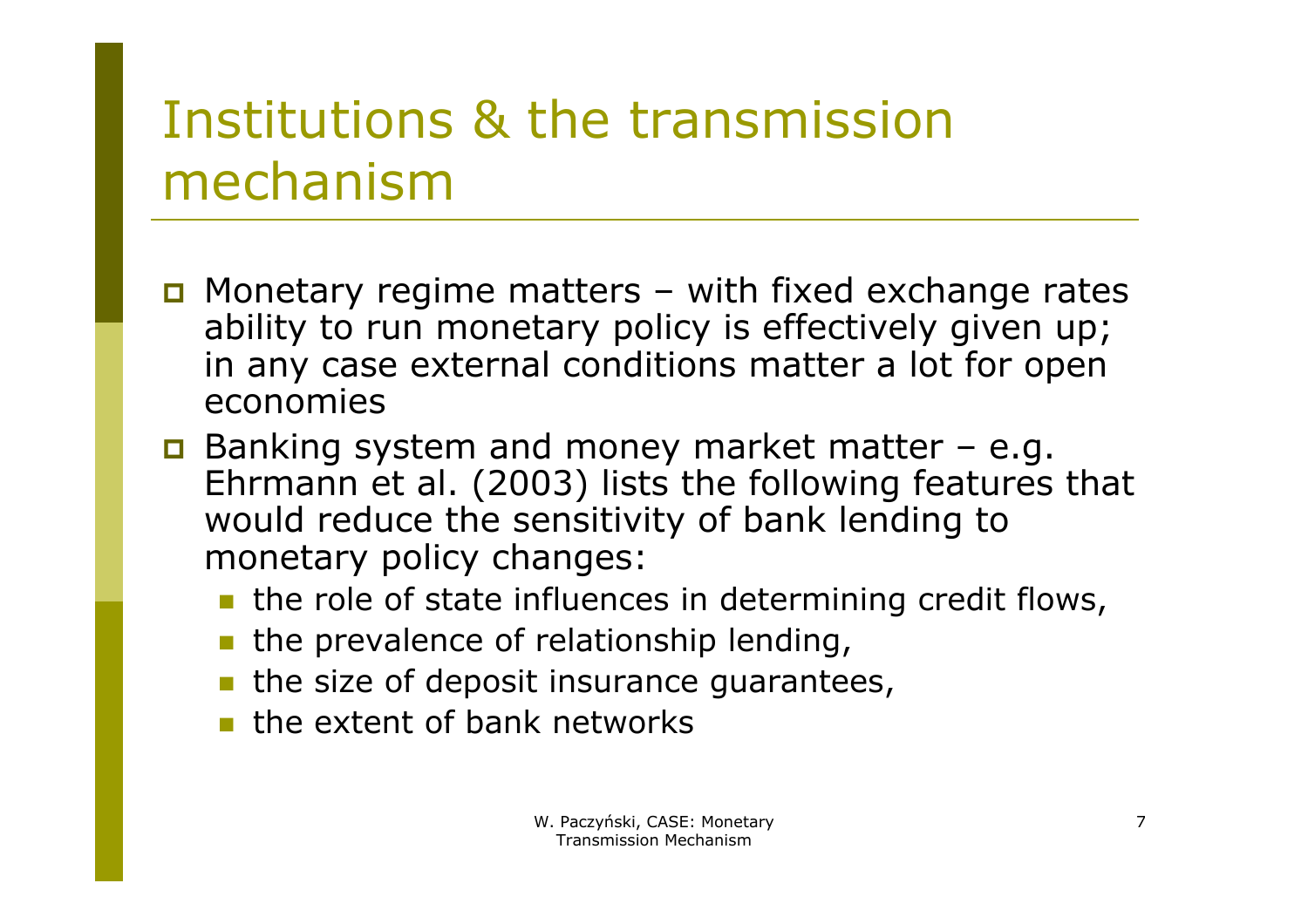## Empirical approaches

- **n** Less formal narrative, graphical and comparative analyses
- **O** Studies employing vector autoregressive (VAR) models
- Studies using structural models small / large scale
- **O** Studies based on microeconomic evidence on the behaviour of firms / banks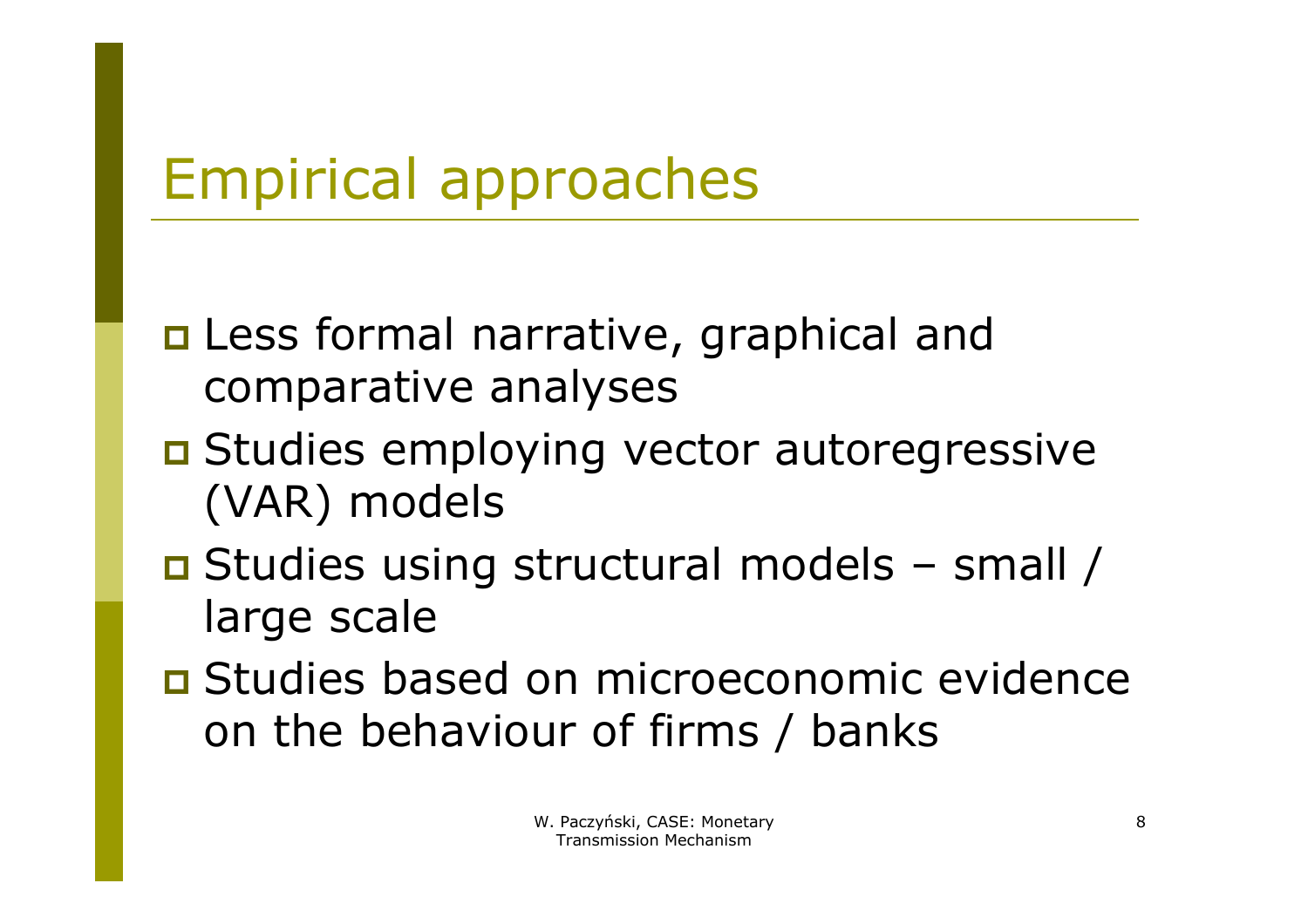## Euro area – ECB results

- **E** Eurosystem Monetary Transmission Network research project (1999-2003) – results in a book and series of ECB WP
- Interest rate channel can explain nearly all or much of the whole transmission process in Eurozone countries
- In some countries bank lending channel also appears important
- □ Compared to the US, investment (relative to consumption) appears to be playing a larger role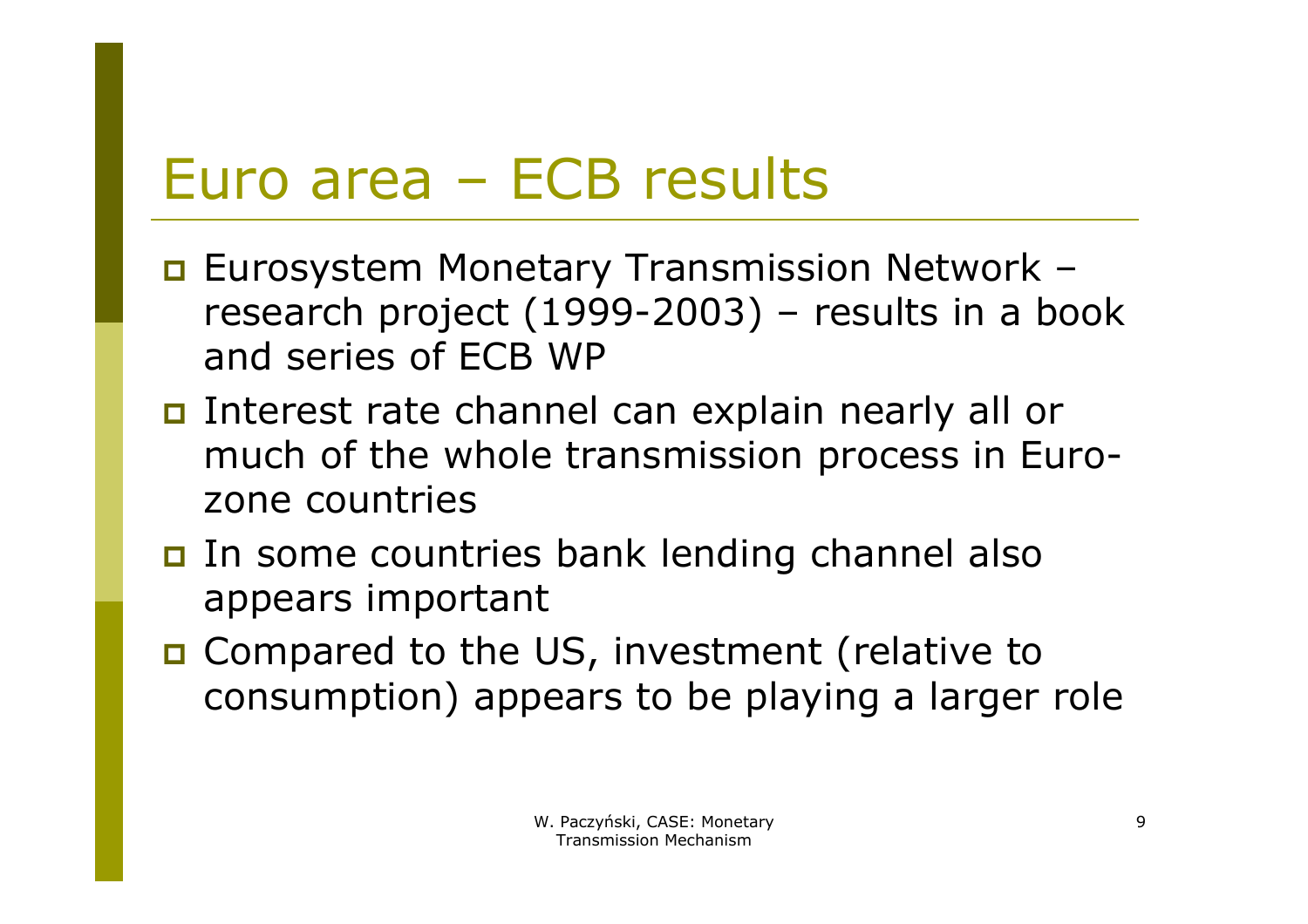# Euro-zone vs. US (VAR results)



W. Paczyński, CASE: Monetary Transmission Mechanism

10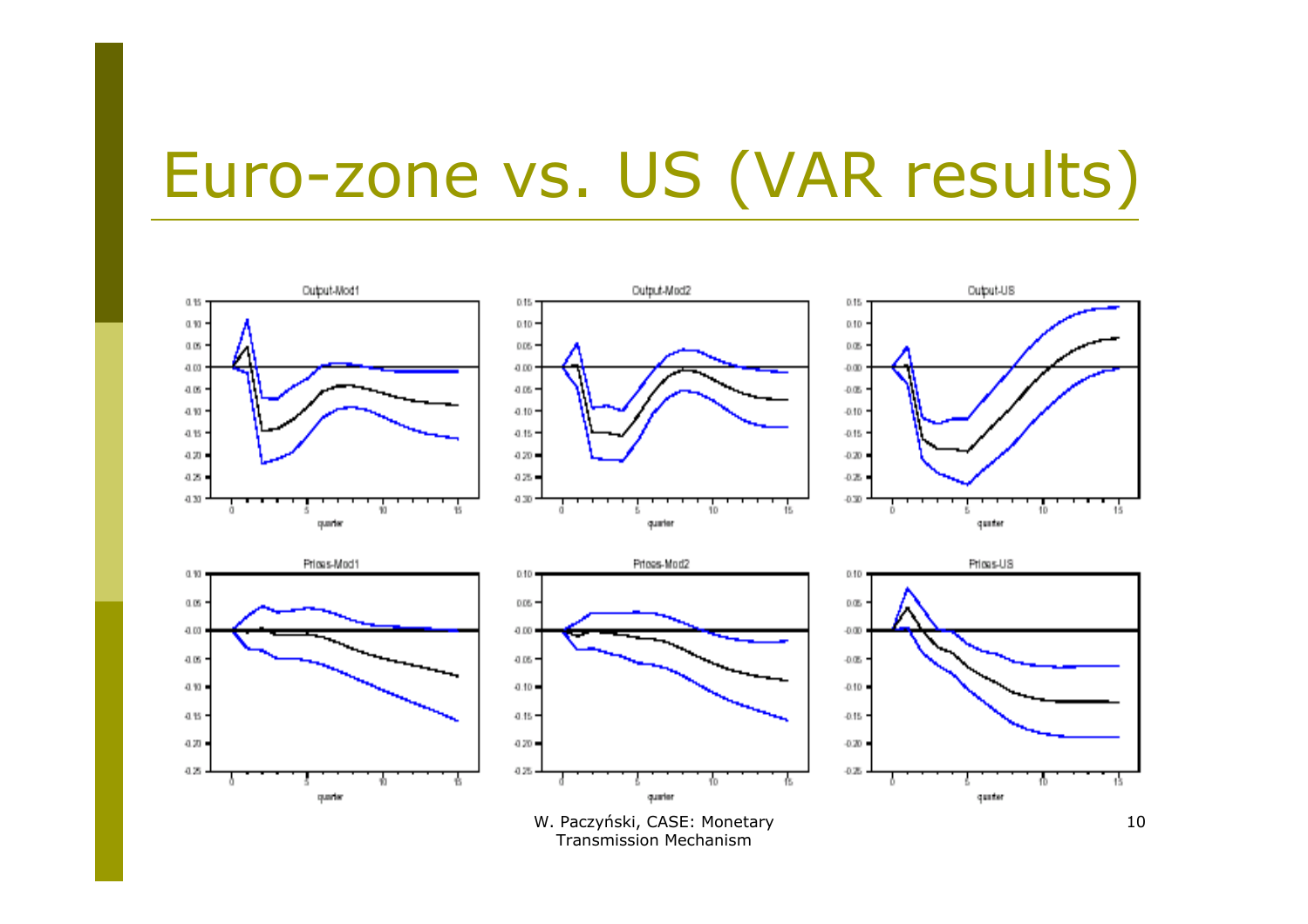### Poland – results from structural model

#### П Poland – 'small structural model' of NBP

Output response strongest in 3rd quarter; inflation 8-9th quarters



Transmission Mechanism

11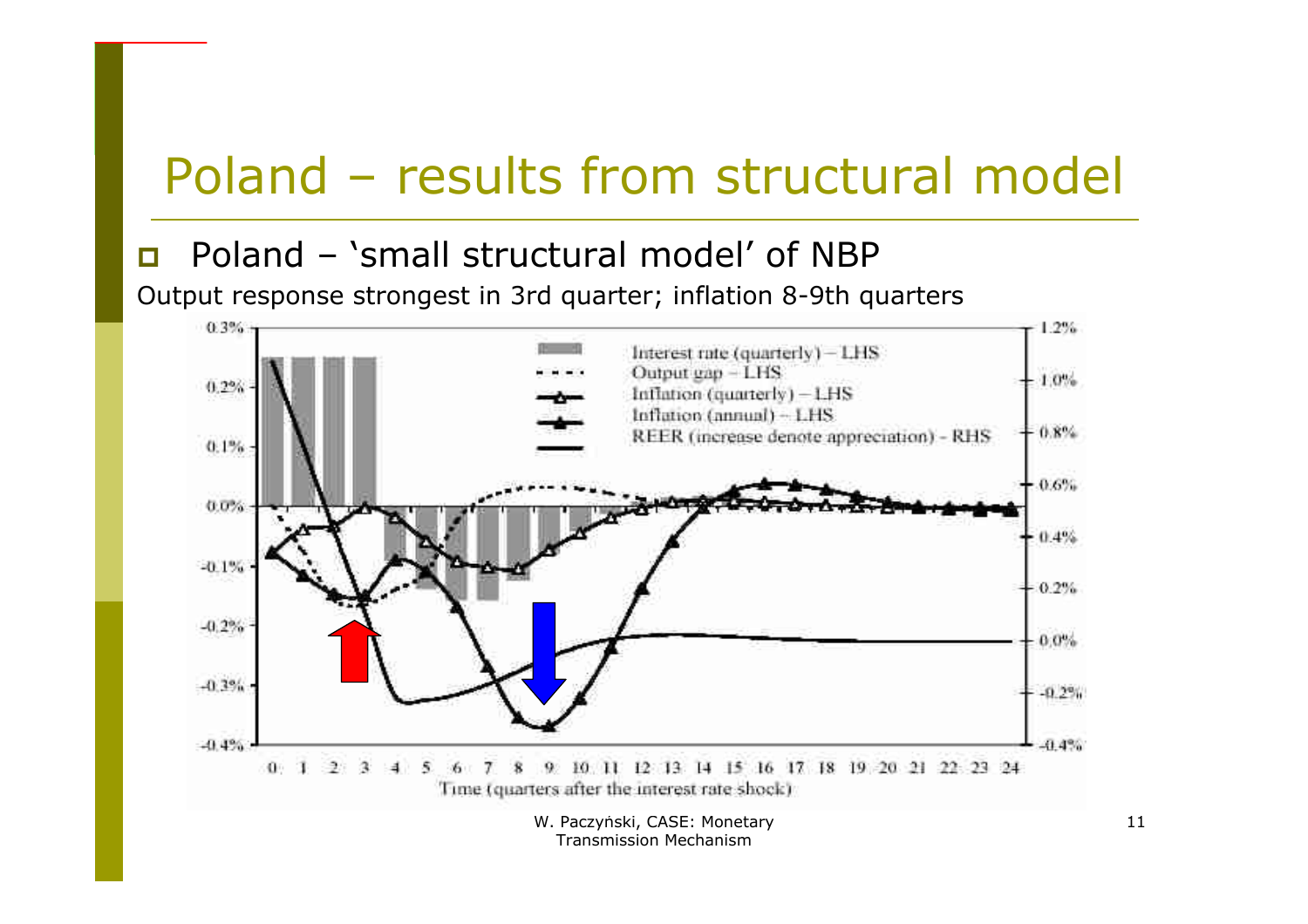## Agenda for Ukraine: monetary policy options

- Increasing financial integration of Ukraine with rest of the world  $\rightarrow$  the whole monetary policy system will likely need some modifications;
- **n** Recall also recent uncertainty about the exchange rate stability - that is not guaranteed in any way
- **n** Available options: either an evolution towards a more coherent form of fixed exchange rate system or a move towards greater currency flexibility that would allow monetary policy to serve other objectives, notably price stability